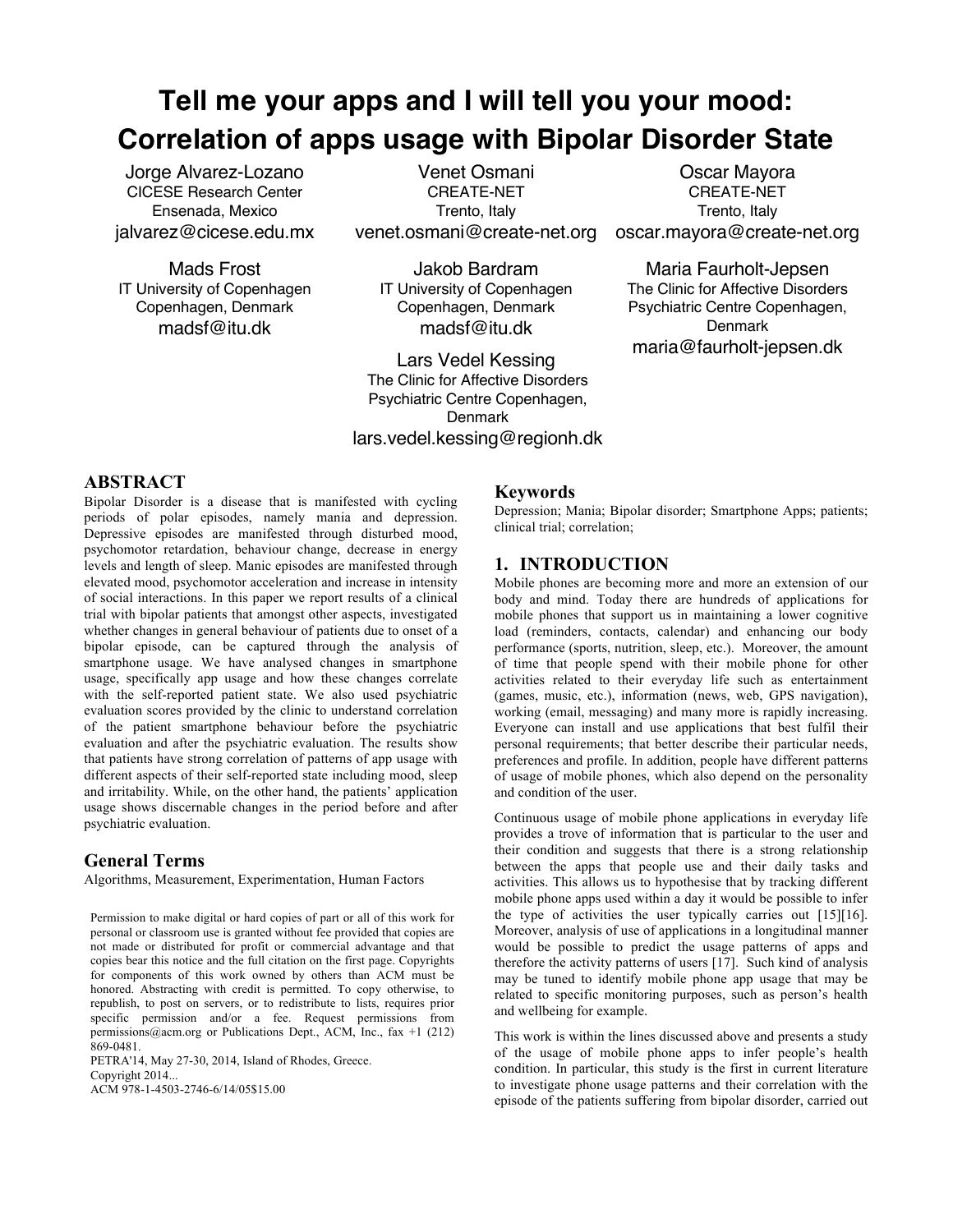in a clinical trial. The main focus on the study is app usage within the Smartphone and what this information can tell about the patients' state. The apps were classified in a number of categories such as social activities, browsing activities and entertainment activities and the time and frequency of their usage was monitored.

## **2. BIPOLAR DISORDER**

Bipolar Disorder (BD) is a neurobiological disorder with cycling periods of mania and depression. Patients suffering from this disorder may experience periods of mania and periods of depressive state in rapid succession. This is especially true for patients categorized as rapid cycling. Depressive episodes of BD are manifested through disturbed mood, psychomotor retardation, behaviour change, decrease in energy levels, and change in length of sleep. During a manic episode, a patient may show an abnormal period of elevated or irritable mood that is different from their normal behaviour. Social interactions may be intense and/or the patient may become hyper-verbal. In contrast, a depressive episode consists of loss of interest in daily activities or a low mood. For example, a patient may lose interest on his favourite activity/hobby. Moreover, the patient can show anxiety or become aggressive towards others. In this period there is a prevalence of feelings of guilt and thoughts of death or suicide resulting in an inability to concentrate. Finally, mixed episodes cause extreme swings of mood and energy. In this period a patient might be anxious, angry, and upset at the same time. Frequent mood changes produce severe irritability, anger reactions, and behaviour that is difficult to manage [2].

Several methods and test have been developed in order to diagnose bipolar disorder. The traditional method uses subjective clinical scales based on self-reporting that were developed in the early 1960s and other more recent variations of them. The efficacy of these scales has been proven in diagnosing bipolar disorder; however, these scales are a potential source of subjectivity in the diagnosis because patients' criteria can be influenced by their mood. Once bipolar disorder has been diagnosed, the main treatment is drug therapy, although the effectiveness depends on the timing of administration. Thus, therapy can be very effective if administered at the beginning of a patient's transition to a different episode. Otherwise, the effectiveness decreases as the time passes by. Clearly, timely and/or identify patient's transition between episodes is to use quantitative/objective data, instead of subjective information. As such, recognising the early warning signs makes it possible for the patient to receive treatment before a fully-fledged episode has onset.

Considering the objective information, our work focuses on hypothesis that a correlation between the patient state and the smartphone usage exists. Smartphone usage comprises three aspects, namely number of applications used by the user, number of times screen is on, and the time that the user spends on the smartphone. The hypothesis is based on the fact that each bipolar episode (depressive and manic) is directly manifested on behaviour changes, especially on social interactions; that is, manic patient tends to use relatively more the smartphone, interact more with friends through social applications. In contrast, in the depressive state the patient tends to decrease smartphone usage.

# **3. RELATED WORK**

## **3.1 Pervasive technologies for well-being and medicine**

With the proliferation of mobile devices in the last years, and the incorporation of different sensors, mobile computing has become an important instrument to monitor human behaviour in different domains applications. Mobile computing has been used to monitor both fitness activities and illnesses. To monitor fitness activities devices such as Polar, Nike+, Fitbit record heart rate, heart rate variability, distance travelled and so on, providing sufficient information to analyse and infer users' fitness level and progress over time.

Regarding the medical area, at the moment a number of works have used mobile computing to monitor different illnesses and provide a better understanding of them. For instance, work in [8] has identified design opportunities to support healthy sleep behaviours, since sleep analysis may be used to detect a number of sleep disorders, including sleep apneas. Also, work in [1] shown the potential of monitoring sleep apnea while measuring breathing and moving patterns using embedded microphone and accelerometer in mobile phones. Meanwhile, others works have used bluetooth and GPS data to analyze social interactions and user mobility in order to identify depression [10].

**Table 1 Symptoms of Depressive and Manic episodes in bipolar patients**

| Depressive episode                                        | Mania episode                                                         |
|-----------------------------------------------------------|-----------------------------------------------------------------------|
| 1. Depressed mood and/or                                  | 1. Elevated and/or expansive mood and/or                              |
| 2. Loss of interest and                                   | 2. Irritable mood and                                                 |
| Four other symptoms                                       | Three (four is mood is only irritable) Other symptoms                 |
| 3. Weight loss/gain                                       | 3. Inflated self-esteem or grandiosity                                |
| 4. Insomnia or hypersomnia                                | 4. Decreased need for sleep                                           |
| 5. Psychomotor agitation or retardation                   | 5. More talkative than usual                                          |
| 6. Fatigue or loss of energy                              | 6. Flight of ideas/racing thoughts                                    |
| 7. Feelings of worthlessness or inappropriate guilt       | 7. Distractibility                                                    |
| 8. Diminished ability to think or concentrate             | 8. Psychomotor agitation /increased in goal directed activity         |
| 9. Recurrent thoughts of death, suicidal ideation/attempt | 9. Excessive involvement in activities with high painful consequences |

intervention is highly dependent on continuous and longitudinal monitoring of the state of patient, which is not feasible with the use of clinical questionnaires at a large scale.

As can be seen in Table 1, there are a number of symptoms and signs associated with depressive and manic episodes; some of them can be measured in a quantitative manner (i.e. using external sensors). Therefore, a feasible way to diagnose bipolar disorder

In the psychiatric field, a number of works [3][13][9] have focused on recognising and treating mood disorders. Through continuous sensing, smartphones enable monitoring of multiple dimensions of human behaviour, including physical, mental, and social interaction dimensions [7][6][11][12]. For the purpose of this work, there is a small number of works related to monitoring patients with mood disorder, but none that have monitored bipolar disorder through smartphone usage patterns. Work developed in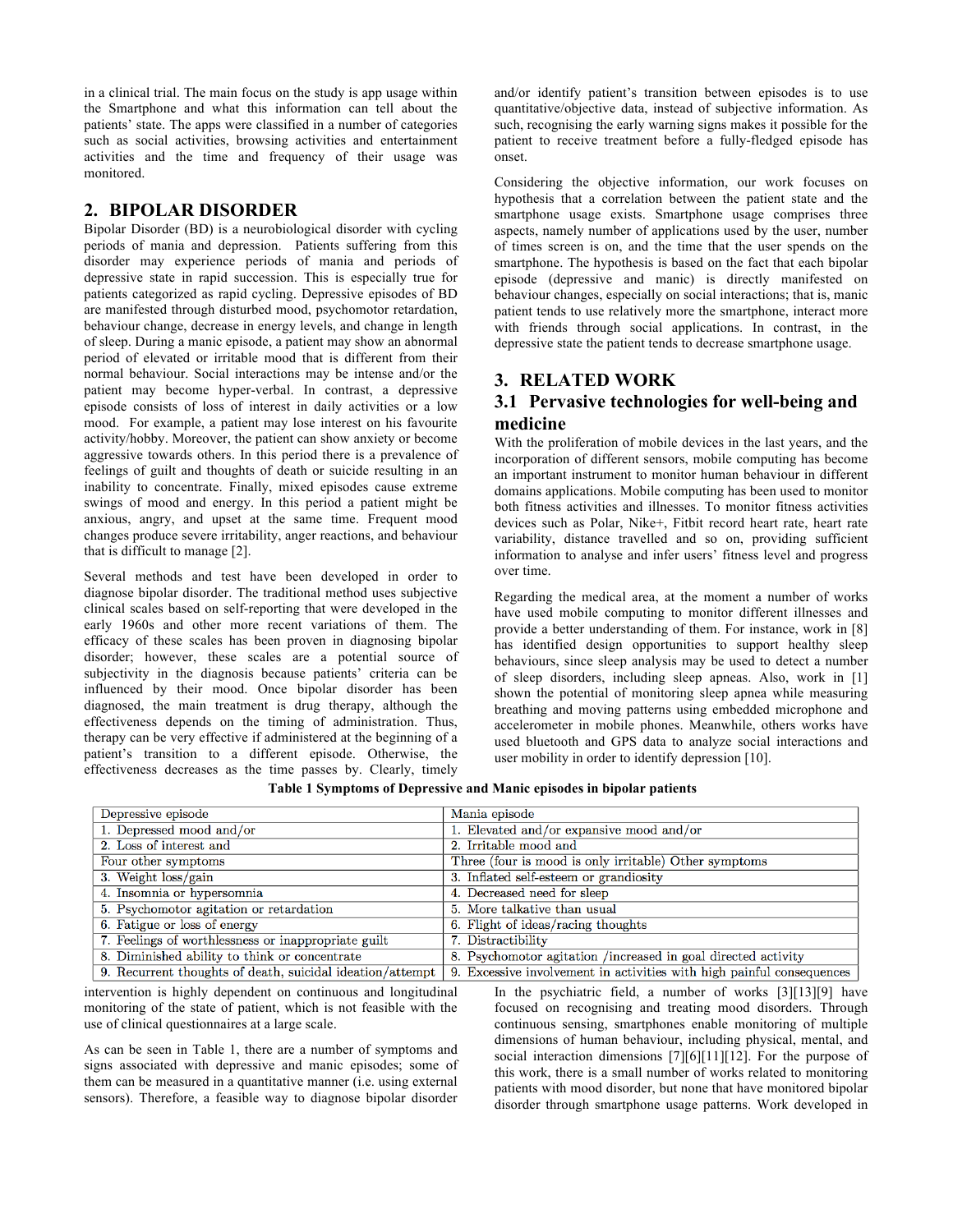[14] was designed to monitor depression using LiveNet system. The patients were carrying the mobile physiological sensing technology to track depression symptoms and objectively measure them. The authors emphasized the importance of validating electro-convulsive therapy (ECT), which resulted with positive effects on patient's depressive state. In [5] and [4], authors stated that monitoring via a set of sensors may free bipolar disorder patients from various drawbacks. Furthermore, they investigate that the mood status related data could be reported via mobile phones as well as self-reporting in order to provide details about mental state of the patient and help set up therapeutic sessions between patients and caregivers. Moreover, other works have focused on automatic monitoring of patients suffering from bipolar disorder [13][6]; however, they have experienced issues regarding obtrusiveness of the monitoring technology. In a more recent work, authors have used physical activity data, and they have found a strong correlation between physical activity and bipolar patient state, allowing an early intervention [12][31].

## **3.2 Smartphone usage in medicine**

Prevalence of chronic diseases is increasing all over the world and management of diseases represents one of the greatest health care challenges. As such, monitoring devices have the potential to support patients with chronic diseases through monitoring of their health aspects. Mobile computing and sensing technologies have shown the potential to improve healthcare quality, efficiency and reduce care costs.

Work carried out in [18][19][20][21] has focused on recognition and treatment of mood disorders in the field of psychiatry, utilizing technological solutions to tackle mental health issues. Compared with standard clinical practice for monitoring patients, measurements rely on observation data collected in laboratory setting or in person. For example, in [13] authors argue that increased knowledge about motor activity and repetitive movements of bipolar disorder patients during the manic episodes offers deeper insight towards new therapies. Therefore, accurate and continuous monitoring has become increasingly important in healthcare, where employing technology for patient monitoring can help assess the impact of mental illness on patients' daily activities and increase effectiveness in treating the mental disorder. Equipped with powerful embedded sensors, smartphones have become capable of monitoring multiple dimensions of human behaviour, including physical, mental, and social interaction dimensions [21][22][23][24][25].

A number of research activities have demonstrated the use of mobile phone applications allowing physicians to monitor patients with chronic heart failure [2] and detect early signs of arrhythmia that can indicate an imminent heart attack. The authors reported the feasibility of a new wireless telemonitoring system via a mobile phone. Furthermore, Alexander et al. [15] have shown the importance of using mobile phone monitoring patients with hypertension. The authors emphasize the importance of remote monitoring of vital parameters to diagnose health problems and provide early warning signals of potentially dangerous changes in patients' health status of patients with hypertension. Using mobile devices have shown significant improvement for blood pressure measurement.

Simpson et al. [26] applied self-monitoring among alcohol use patients in early recovery based on Interactive Voice Response (IVR) on mobile phones. The patients reported the positive effects of monitoring on urges to use alcohol and post-traumatic stress disorder symptoms.

Rapid improvements in mobile technologies are also facilitating involvement of psychiatry for monitoring patient's mental health. Mobile application "Optimism App" [27] designed to monitor depression, has been developed for patients to log self-reported mood, activities including exercises and quality of sleep. Providing feedback about their health status to the patients, it was highly recommended by psychiatrists to use in monitoring the patients' mental health.

However, despite the improvements of mobile technology, very few solutions have been implemented in clinical practice for ambulatory monitoring of patients with bipolar disease.

Assessing the activities of daily living is very often emphasized as an important aspect in order to understand progress of bipolar disorder. Blum et al. [21], [29] stated that monitoring via a set of sensors may free bipolar disorder patients from various drawbacks. Furthermore, they investigate that the mood status related data could be reported via mobile phones as well as selfreporting in order to provide details about mental state of the patient and help set up therapeutic sessions between patients and caregivers.

Several research initiatives have focused on automatic monitoring of patients suffering from bipolar disorder [18], [24]. However these initiatives have faced issues with obtrusiveness of monitoring technology. The work at PSYCHE project [30] used a smart textile platform and mobile phone to collect physiological data relevant to mental wellbeing. The authors have presented the importance of estimating the heart rate variability from respiratory rate. But such an approach may pose a discomfort in daily use caused by physiological sensors, such as ECG.

# **4. UNDERSTANDING SMARTPHONE USAGE OF PATIENTS**

As stated above, the approach of this work is to have a better understanding of bipolar disorder through smartphone usage. Analysis of usage patterns has two main goals: firstly, to reveal which factors correlate with the smartphone usage and thus understand the correlation between patient state and smartphone usage over time. Secondly, to investigate whether there are differences between usage of smartphone before psychiatric evaluation and after psychiatric evaluation.

# **4.1 Data collection**

In order to carry out the analysis, we have collected data from 18 patients with bipolar disorder. These patients were provided with a smartphone that contained MONARCA system and were monitored over a period of 5 months, from August 2012 to December 2012. Each patient was free to use the smartphone in any way they wanted, with no restrictions whatsoever placed upon the use. The MONARCA system collected data while running on the background, sampling accelerometer sensor, WiFi card, running applications, screen status, bluetooth, and microphone in a privacy-preserving manner. Moreover, the 18 bipolar patients provided every day self-assessment evaluation. These evaluations were used to address the first objective of this work. Thus, we compare subjective and objective data. The self-assessment includes the following items:

- Mood Highly depressed  $(-3)$  to highly manic  $(3)$
- Sleep Amount of sleep, reported in half hour scale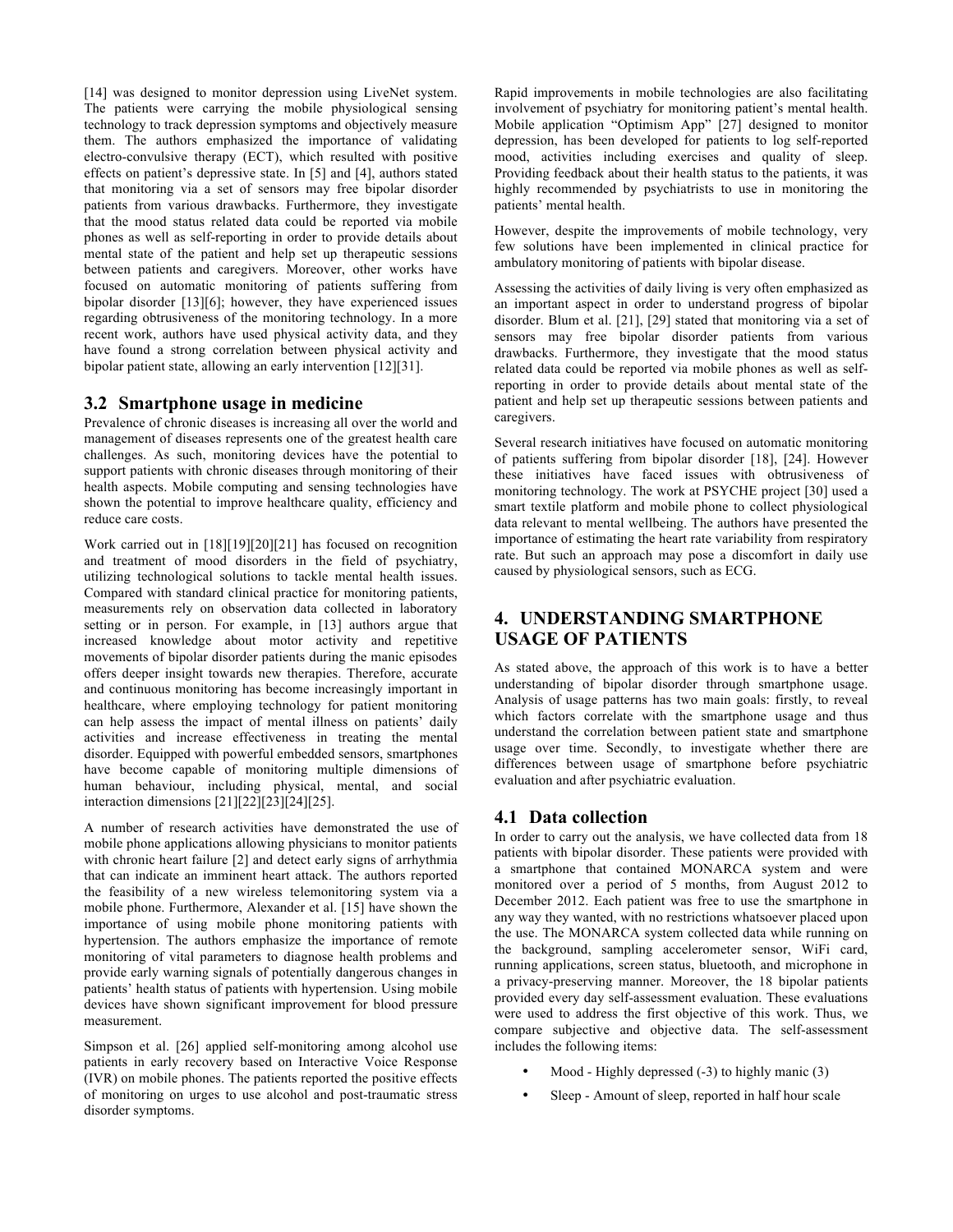- Medicine Taken Yes/No
- Medicine Changed Yes/No
- Activity Highly inactive (-3) to highly active (3)
- Warning Signs Number of active warning signs set by the patient (e.g. less than 8 hours of sleep)
- Mixed Mood Yes/No
- Irritable Yes/No
- Cognitive Problems Yes/No
- Stress No stress  $(0)$  to highly stressed  $(5)$
- Alcohol Number of alcoholic drinks

To analyse the correlation between patients' smartphone usage and their state, we have used information from the patients' selfreported state. On the other hand, in order to investigate whether there is a smartphone usage change before psychiatric evaluation and after psychiatric evaluation, we have used the actual psychiatric evaluation scores provided by the clinic. In psychiatric evaluations, clinicians used the following standard scales during the assessment of the patients:

- Hamilton Depression Scale (HAMD): HAMD scale has been applied to rate the severity of depression in patients through assessment of a range of symptoms. The higher the magnitude of symptoms, the higher is the scale of severity of depression (cut-off value:  $>= 8$ )
- Young Mania Rating Scale (YRMS): YRMS is most frequently utilized rating scale to assess mania symptoms. The baseline scores can differ in general, depending on the patients' clinical features such as depression (YMRS=3) and for mania (YMRS=12).

Finally, in accordance to the data collected by the MONARCA system, the screen status is logged when there is a change from screen on to off or vice versa; the log also includes temporal information. The system also logs running applications in the interval of 5 minutes, including temporal information through a background process, in a transparent manner to the patient.

# **4.2 Data analysis methods**

#### *4.2.1 Correlation between patient state and*

#### *smartphone behaviour*

In order to identify which applications are used by the patient, we just considered those applications that are running within the time period when the screen status in on. As MONARCA system performs a scan every five minutes, for each day analyzed we compute the average number of applications used by the patient. Moreover, we compute the standard deviation to understand the variability of applications usage during the day.

Considering that patient mood is related to social interactions, ability to focus and other factors, we have classified the applications in five categories. Classification into categories was based on information from the Android market. Thus, we are able to correlate patient state with applications categories in order to have a better understanding of the disorder. In Table 2 we present a number of examples for each category.

#### **Table 2 Smartphone apps classified by category**

| Social apps  | Entertainment apps | Browser apps    | Lifestyle apps     | Tools apps     |
|--------------|--------------------|-----------------|--------------------|----------------|
| Facebook     | Angry Birds        | Chrome          | Travel planning    | Mobile payment |
| Twitter      | <b>NetFlix</b>     | Firefox         | Life organizer     | QR reader      |
| WhatsApp     | Youtube            | Dolphin         | Calories counter   | Weather        |
| <b>Skype</b> | <b>Music</b>       | Tunny           | Transportation app | Calculator     |
| Google Chat  | FM Radio           | Android browser | Run keeper         | Antivirus      |

Once we have classified the applications into categories, we proceed with the investigation of correlation of objective data with the assessment data; for this purpose we have used Spearman's rank correlation coefficient. From the objective data, we have extracted a number of features that we have used to investigate correlation. These features are listed below:

- Number of applications;
- Standard deviation:
- Number of times the screen is on;
- Time when the screen is on;
- Percentage of social applications;
- Percentage of browser applications;
- Percentage of entertainment applications;
- Percentage of lifestyle applications;
- Percentage of tools applications.

In addition to this analysis, we have also carried out further analysis in order to investigate whether there is a change in patient behaviour, with respect to the applications used, before psychiatric evaluation and after psychiatric evaluation.

## *4.2.2 Change in smartphone behaviour in-between psychiatric evaluations*

As mentioned earlier, we are also interested in discovering whether there is a change on the smartphone usage before and after each psychiatric assessment test. To carry out this kind of analysis we have compared the smartphone usage of one week before and one week after the day when the psychiatric evaluation took place. It is important to mention that for this analysis we excluded the days in which the patient went to the clinic for the psychiatric evaluation. This is because we were interested in natural patient behaviour and including days in which the patient was asked to go to the clinic for psychiatric evaluation would have biased our results.

# **4.3 Challenges and limitations**

Although we have data from 18 patients over the course of around 5 months of monitoring period, there are gaps in the data, since there are instances when the patients turned off their smartphone or the patients did not provide the self-assessment test. Thus, for most users it was not possible to have access to a large amount of data. For the case of the second approach, just in a few occasions was possible to correlate data. Despite this, we obtained good results that show a good potential of using smartphone behaviour analysis to understand the state of bipolar disorder patients.

# **5. RESULTS AND DISCUSSION**

# **5.1 Correlation between Smartphone usage and patient state**

During the first analysis we were interested to investigate whether there is any correlation between smartphone usage and subjective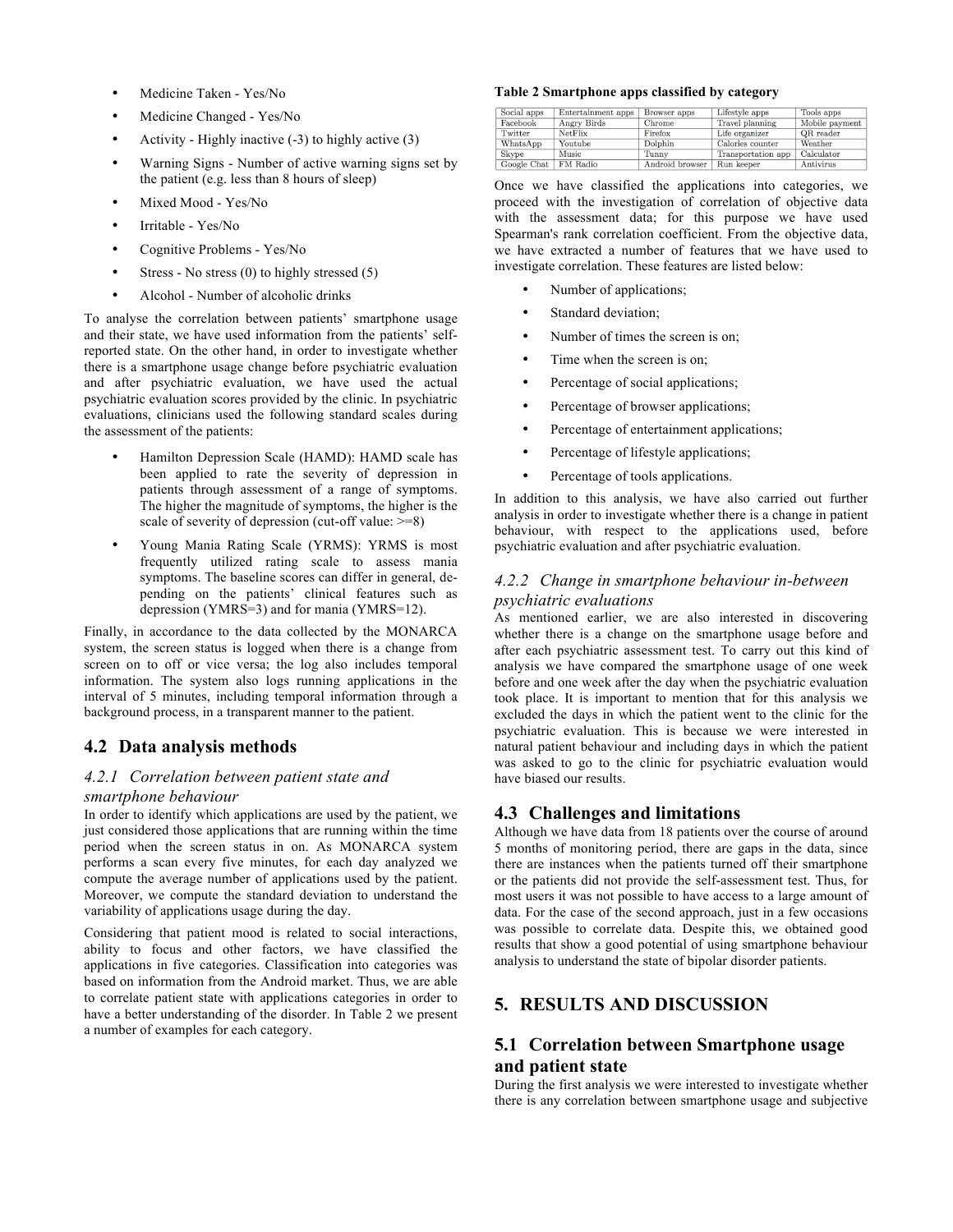data related to patient state. Literature suggests that patients in the depressive state show decreased levels of smartphone usage in comparison to their normal state, while the contrary holds true for patients in mania episode.

In Table 3 and 4, we present the correlations between objective and subjective data that are statistically significant ( $p$ <0.05). For each objective data, we have highlighted the major correlations. We do not show the remaining objective data because even though we obtained correlations that are statistically significant, these correlations are low. Considering these results, we can provide the following observations:

*Social applications*. Previous works have demonstrated that

compared with sleep. This may occur due to sleep disturbance, caused by the bipolar episode.

*Times screen status is on*. When considering the number of times that patients used their smartphones, there are positive and negative correlations. The higher correlation is negative when comparing with the stress level. Thus, as the patients experience less stress they use more their devices. Also, there is a negative correlation with mood level. As the mood scores may be closely related to stress scores, these negative correlations are also related.

*Entertainment applications.* With similar results to those obtained from social applications, when considering entertainment **Table 3 Correlation between self-reported patient data and smartphone app usage (p < 0.05)**

|         | Entertainment Apps |              | Browser Apps |                 | Amount of time screen is on |         |                 |         |
|---------|--------------------|--------------|--------------|-----------------|-----------------------------|---------|-----------------|---------|
| Patient | Subjective data    | $\mathbf{r}$ | Patient      | Subjective data | $\mathbf{r}$                | Patient | Subjective data |         |
| 48      | Mood               | 0.37         | 57           | Concentrate     | 0.21                        | 57      | <b>Stress</b>   | $-0.23$ |
| 48      | Concentrate        | $-0.47$      | 100          | <b>Stress</b>   | $-0.30$                     | 59      | Mood            | $-0.38$ |
| 57      | Irritable          | $-0.26$      | 100          | Concentrate     | 0.31                        | 86      | <b>Stress</b>   | $-0.22$ |
| 58      | Concentrate        | $-0.27$      | 102          | <b>Stress</b>   | 0.28                        | 101     | Sleep           | $-0.32$ |
| 58      | Mixed mood         | $-0.26$      | 102          | Mood            | 0.28                        | 102     | <b>Stress</b>   | 0.25    |
| 59      | Sleep              | 0.41         | 102          | Sleep           | $-0.25$                     | 102     | Sleep           | $-0.27$ |
| 100     | Mood               | $-0.40$      |              |                 |                             |         |                 |         |
| 103     | Mixed mood         | $-0.31$      |              |                 |                             |         |                 |         |

depression is closely related to social isolation, absence of social interactions, and similar aspects. Therefore, it is interesting to find a strong correlation between social applications and patient state. Even though, there is a lack of physical social interactions, the patients have a negative correlation with stress level, irritability and mixed mood. That is, as the patient is in touch with his friends, or checking information about them, the stress level and irritability decrease.

*Average number of applications*. As we had postulated, there is a positive correlation when comparing the number of applications used with patient mood, and stress level. Thus, a patient in manic state tends to use more applications, on average. This is in contrast to the depressive state, where average number of application usage is less. As the behaviour is different for each patient we are not in position to define how many applications are related for each patient episode (mania, normal, and depression). In addition, for three patients there is a negative correlation

applications we obtained negative correlations compared with mixed mood, mood, irritability, and concentration. These results show that when the patient is not irritable, he/she does not experience mixed mood, or the patient does not experience concentration problems, they use more entertainment applications. Also, when the mood level is higher the entertainment applications usage increases.

*Browser applications*. For browser applications, most correlations are positive.

*Amount of time patients interact with smartphone*. An interesting result that we obtained is that there is a negative correlation between the amount of time the screen status is on and the amount of time that patients sleep. This fact may be explained with the fact that patients that suffer from sleep disturbance may spend more time interacting with their mobile devices. Moreover, for two patients we obtained a negative correlation in comparison

| Table 4 Correlation between self-reported patient data and smartphone app usage (p $< 0.05$ ) |  |  |  |  |  |  |  |  |
|-----------------------------------------------------------------------------------------------|--|--|--|--|--|--|--|--|
|-----------------------------------------------------------------------------------------------|--|--|--|--|--|--|--|--|

| Social Apps |                 |         | Avg Apps |                 |         |         | Times screen is on |         |
|-------------|-----------------|---------|----------|-----------------|---------|---------|--------------------|---------|
| Patient     | Subjective data | r       | Patient  | Subjective data | r       | Patient | Subjective data    | r       |
| 49          | Sleep           | $-0.36$ | 48       | <b>Stress</b>   | 0.37    | 58      | <b>Stress</b>      | $-0.41$ |
| 64          | Irritable       | $-0.28$ | 48       | Sleep           | $-0.55$ | 58      | Mixed mood         | 0.29    |
| 88          | <b>Stress</b>   | $-0.68$ | 49       | Sleep           | 0.33    | 59      | Concentrate        | 0.33    |
| 91          | <b>Stress</b>   | 0.44    | 49       | Mixed mood      | 0.52    | 82      | <b>Stress</b>      | $-0.25$ |
| 91          | Mood            | $-0.23$ | 58       | Mood            | 0.31    | 84      | Mood               | $-0.26$ |
| 91          | Sleep           | $-0.25$ | 58       | Sleep           | $-0.26$ | 86      | Sleep              | $-0.24$ |
| 92          | <b>Stress</b>   | $-0.28$ | 58       | Mood            | 0.31    | 91      | Sleep              | $-0.25$ |
| 93          | <b>Stress</b>   | $-0.30$ | 58       | Sleep           | $-0.26$ | 101     | <b>Stress</b>      | 0.28    |
| 100         | <b>Stress</b>   | 0.40    | 64       | Mood            | 0.25    | 101     | Mood               | 0.23    |
| 100         | Mood            | $-0.32$ | 64       | Irritable       | $-0.28$ | 101     | Sleep              | 0.42    |
| 100         | Mixed mood      | $-0.27$ | 82       | Mood            | 0.22    |         |                    |         |
| 102         | Sleep           | 0.41    | 97       | Sleep           | $-0.26$ |         |                    |         |
| 102         | Irritable       | .24     | 102      | Sleep           | $-0.34$ |         |                    |         |
|             |                 |         | 102      | Irritable       | $-0.23$ |         |                    |         |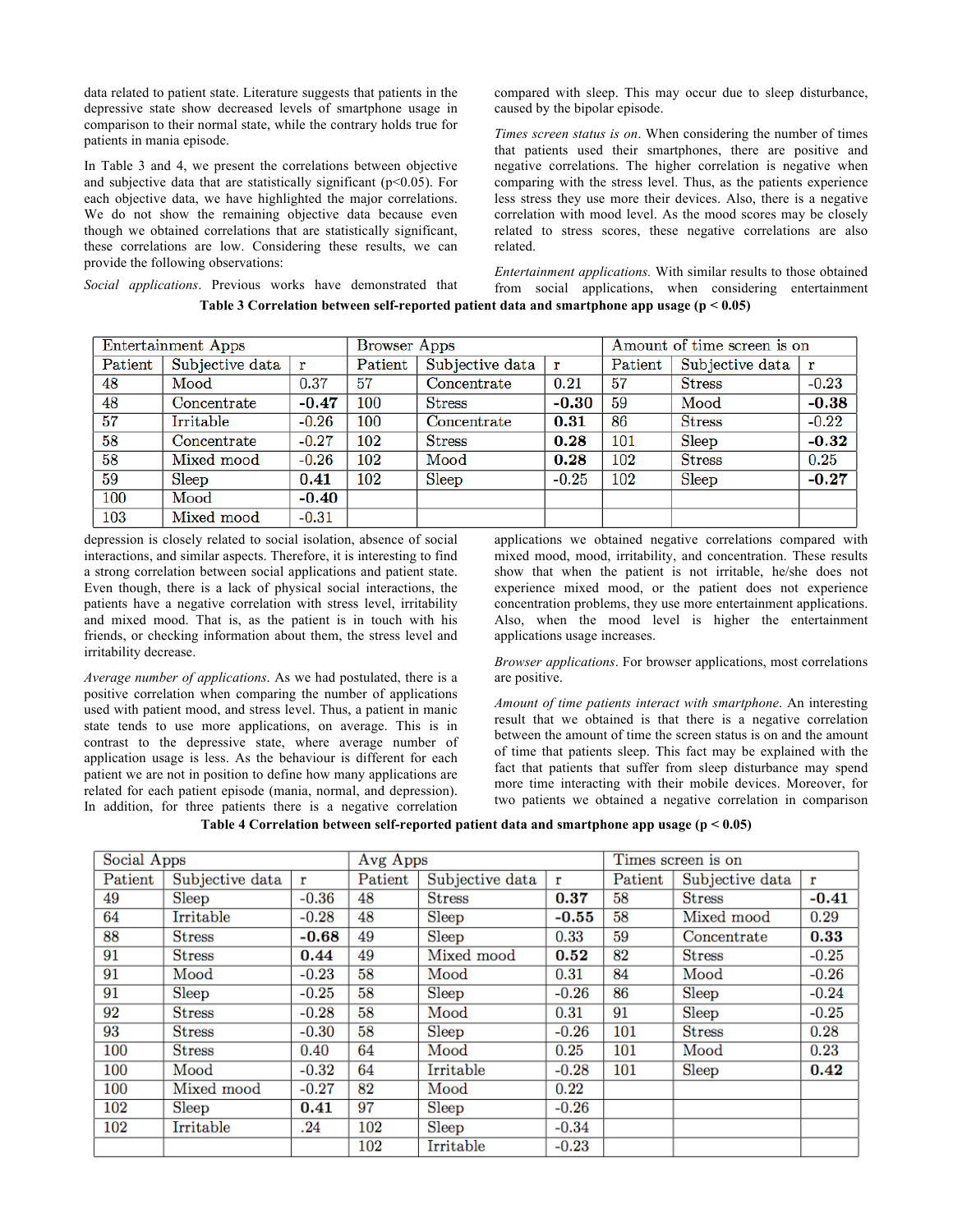with the stress level.

Considering the above correlations, there are aspects of subjective reports by the patients that are correlated well with the measured objective data, namely smartphone app usage. Thus, clinicians may use objective data to aid in their diagnosis of stress levels, mood, sleep, and mixed mood, which in turn could assist in identifying a particular bipolar disorder episode, or in identifying when a transition among bipolar disorder episodes is taking place.

# **5.2 Correlation of Smartphone usage before and after psychiatric evaluation**

For this analysis we have compared the average number of applications (denoted "Apps" in the table) and the variability of applications usage (denoted "Std"). In Table 5 we present statistically significant correlations of 3 patients. Unfortunately, due to sparse data it was not possible to compare applications usage for more patients; however, for those patients whose evaluations were analysed, the results are encouraging.

**Table 5 Correlation of smartphone app usage before and after psychiatric evaluation (p < 0.05)**

| Patient | Evaluation                       | Correlation |
|---------|----------------------------------|-------------|
| 103     | Depression (Apps)                | 0.97        |
| 101     | Depression (Apps)                | 0.90        |
| 97      | $\overline{\text{Mania}}$ (Apps) | $-0.94$     |
|         | Mania $(\overline{Std})$         | 0.89        |

The first row corresponds to a psychiatric evaluation of patient 103. In this evaluation, the patient state was diagnosed having a depressive episode based on HAMD and YRMS scale. Thus, the correlation was positive for the average number of applications and the standard deviation. This correlation may be explained by the fact that after the patient was diagnosed as depressive, there was a change of behaviour. This behaviour change can be seen when considering increase of applications used. For patient 101 there is also a positive correlation when the diagnosis was depressive episode; however, there was not correlation on the variation of applications usage (Std). Finally, for the evaluation of patient 97, there is negative correlation when the diagnosis was manic state. Thus, after the psychiatric evaluation the applications' usage decreases (in average), although the variation on application usage within the day increases.

## **6. FINAL REMARKS**

In this paper we have demonstrated the feasibility of using mobile computing to monitor patients with bipolar disorder. Our results show correlation between smartphone usage and subjective data that are closely related to bipolar disorder. Using objective data, clinicians have more information evaluate the state of the bipolar patients. The results also show that there is a change on smartphone usage before and after psychiatric evaluation.

During the data analysis we have noticed that the correlation between smartphone usage and patient state can be improved considering number of user interactions with applications. For instance, considering social applications users have a couple; however, on the mania episode the patient interacts with these applications on many occasions to be in touch with his/her friends, reviewing news, see photos, and so on. In contrast, on the depressive episode the interactions are less even though the number of running applications is the same.

Considering the correlations between objective and subjective data, our results show that not a single factors is present for all patients; each patient presents different levels of correlation for different aspects. Thus, when studying bipolar episodes, personalised models are better suited to detect early signs and facilitate timely intervention.

# **7. ACKNOWLEDGEMENTS**

This work was supported by EIT ICT Labs and MONARCA project http://www.monarca-project.eu

## **8. REFERENCES**

- [1] S. Alqassim, M. Ganesh, S. Khoja, M. Zaidi, F. Aloul, and A. Sagahyroon. Sleep apnea monitoring using mobile phones. In e-Health Networking, Applications and Services (Healthcom), 2012 IEEE 14th International Conference on, pages 443–446, 2012.
- [2] Diagnostic and statistical manual of mental disorders: DSM-IV-TR. Washington, DC, American Psychiatric Association, 4th ed., text revision edition, 2000.
- [3] M. Bauer, T. Wilson, K. Neuhaus, J. Sasse, A.Pfennig, U. Lewitzka, P. Grof, T. Glenn, N. Rasgon, T. Bschor, and P. C. Whybrow. Self-reporting software for bipolar disorder: validation of chronorecord by patients with mania. Psychiatry research, 159:359–66, 2008 Jun 30 2008.
- [4] J. Blum and E. Magill. M-psychiatry: Sensor networks for psychiatric health monitoring. In The 9th Annual Postgraduate Symposium on The Convergence of Telecommunications, Networking and Broadcasting, PGNET 2008, 2008.
- [5] J. Blum and E. Magill. The design and evaluation of personalised ambient mental health monitors. In Consumer Communications and Networking Conference (CCNC), 2010 7th IEEE, pages 1–5, 2010.
- [6] J. M. Bopp, D. J. Miklowitz, G. M. Goodwin, W. Stevens, J. M. Rendell, and J. R. Geddes. The longitudinal course of bipolar disorder as revealed through weekly text messaging: a feasibility study. Bipolar disorders, 12:327–34, 2010 May 2010.
- [7] F. Buttussi and L. Chittaro. Mopet: A context-aware and user-adaptive wearable system for fitness training. Artif. Intell. Med., 42(2):153–163, Feb. 2008.
- [8] E. K. Choe, S. Consolvo, J. Jung, B. Harrison, and J. A. Kientz. Living in a glass house: A survey of private moments in the home. In Proceedings of the 13th International Conference on Ubiquitous Computing, UbiComp '11, pages 41–44, New York, NY, USA, 2011. ACM.
- [9] A. Gruenerbl, P. Oleksy, G. Bahle, C. Haring, J. Weppner, and P. Lukowicz. Towards smart phone based monitoring of bipolar disorder. In Proceedings of the Second ACM Workshop on Mobile Systems, Applications, and Services for HealthCare, mHealthSys '12, pages 3:1–3:6, New York, NY, USA, 2012. ACM.
- [10] N. Lathia, V. Pejovic, K. Rachuri, C. Mascolo, M. Musolesi, and P. Rentfrow. Smartphones for large-scale behavior change interventions. Pervasive Computing, IEEE, 12(3):66– 73, 2013.
- [11] Aleksandar Matic, Venet Osmani, and Oscar Mayora-Ibarra. Analysis of social interactions through mobile phones.